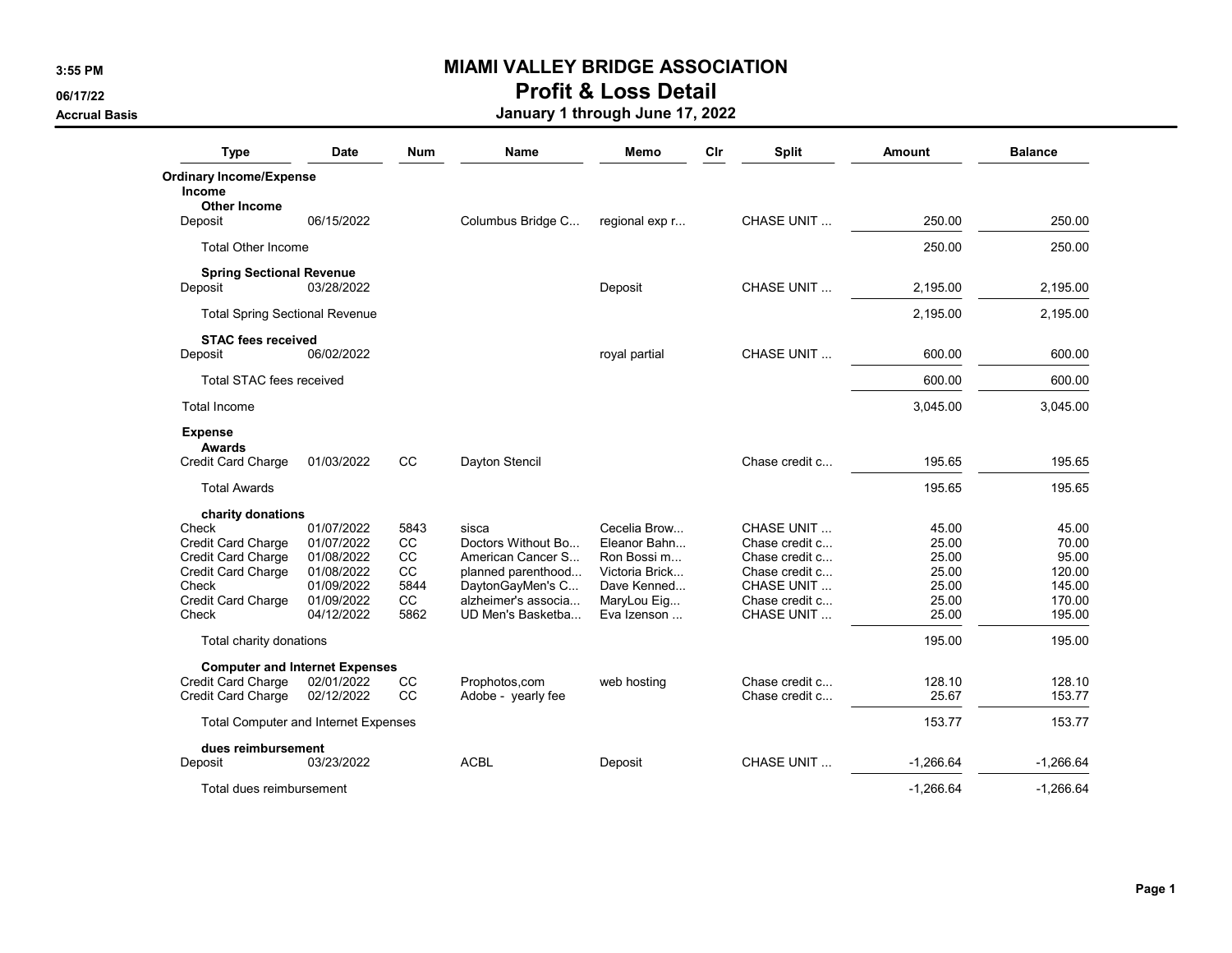### 3:55 PM **MIAMI VALLEY BRIDGE ASSOCIATION**

# 06/17/22 **Profit & Loss Detail**

### Accrual Basis **Accrual Basis** Accrual Basis **January 1 through June 17, 2022**

| <b>Type</b>                                    | Date       | <b>Num</b> | <b>Name</b>               | Memo             | Cir | <b>Split</b>       | <b>Amount</b> | <b>Balance</b> |
|------------------------------------------------|------------|------------|---------------------------|------------------|-----|--------------------|---------------|----------------|
| free plays - Bd Members                        |            |            |                           |                  |     |                    |               |                |
| Check                                          | 01/18/2022 | 5847       | <b>MVBA</b>               | Jan              |     | CHASE UNIT         | 64.00         | 64.00          |
| Check                                          | 02/15/2022 | 5851       | <b>MVBA Bridge Center</b> |                  |     | CHASE UNIT         | 80.00         | 144.00         |
| Total free plays - Bd Members                  |            |            |                           |                  |     |                    | 144.00        | 144.00         |
| Free plays - other                             |            |            |                           |                  |     |                    |               |                |
| Check                                          | 02/15/2022 | 5848       | <b>MVBA</b>               | Georgia B        |     | CHASE UNIT         | 136.00        | 136.00         |
| Check                                          | 03/11/2022 | 5854       | <b>MVBA</b>               | Georgia B        |     | <b>CHASE UNIT</b>  | 64.00         | 200.00         |
| Check                                          | 04/12/2022 | 5863       | <b>MVBA Bridge Center</b> |                  |     | CHASE UNIT         | 72.00         | 272.00         |
| Check                                          | 05/06/2022 | 5864       | <b>MVBA Bridge Center</b> |                  |     | CHASE UNIT         | 88.00         | 360.00         |
| Total Free plays - other                       |            |            |                           |                  |     |                    | 360.00        | 360.00         |
| <b>Grand National Expense</b>                  |            |            |                           |                  |     |                    |               |                |
| Credit Card Charge                             | 03/10/2022 | <b>CC</b>  | Dollar General            | plates, buns     |     | Chase credit c     | 8.78          | 8.78           |
| Check                                          | 04/11/2022 | 5859       | <b>MVBA Bridge Center</b> |                  |     | CHASE UNIT         | 250.00        | 258.78         |
| <b>Total Grand National Expense</b>            |            |            |                           |                  |     |                    | 258.78        | 258.78         |
| postage expense                                |            | CC         | <b>USPS</b>               |                  |     |                    |               |                |
| <b>Credit Card Charge</b>                      | 03/01/2022 |            |                           | sectional flyers |     | Chase credit c     | 14.64         | 14.64          |
| Total postage expense                          |            |            |                           |                  |     |                    | 14.64         | 14.64          |
| <b>Regional Expenses</b><br>Credit Card Charge | 06/08/2022 | CC         | hope hotel                | deposit          |     | Chase credit c     | 500.00        | 500.00         |
|                                                |            |            |                           |                  |     |                    |               |                |
| <b>Total Regional Expenses</b>                 |            |            |                           |                  |     |                    | 500.00        | 500.00         |
| spring sectional expense                       |            |            |                           |                  |     |                    |               |                |
| Credit Card Charge                             | 02/24/2022 | cc         | kroger's                  | soda             |     | Chase credit c     | 9.49          | 9.49           |
| Check                                          | 02/25/2022 | 5852       | Georgia Banziger          | plates, chips    |     | CHASE UNIT         | 9.30          | 18.79          |
| Credit Card Charge                             | 02/28/2022 | cc         | amazon marketplace        | chips, wristba   |     | Chase credit c     | 61.79         | 80.58          |
| Credit Card Charge                             | 02/28/2022 | cc         | amazon marketplace        | cookies          |     | Chase credit c     | 59.55         | 140.13         |
| Check                                          | 03/27/2022 | 5857       | <b>ACBL</b>               |                  |     | <b>CHASE UNIT</b>  | 1.205.33      | 1.345.46       |
| Check                                          | 04/01/2022 | 5858       | Georgia Banziger          | kroger food r    |     | CHASE UNIT         | 68.92         | 1,414.38       |
| Total spring sectional expense                 |            |            |                           |                  |     |                    | 1,414.38      | 1,414.38       |
| supplies                                       |            |            |                           |                  |     |                    |               |                |
| Check                                          | 01/18/2022 | debit      | staples                   | printer toner    |     | <b>CHASE UNIT</b>  | 486.92        | 486.92         |
| <b>Credit Card Charge</b>                      | 01/21/2022 | <b>CC</b>  | Amazon                    | medical grad     |     | Chase credit c     | 53.08         | 540.00         |
| Credit Card Charge                             | 01/28/2022 | CC         | kroger's                  | Covid masks      |     | Chase credit c     | 22.39         | 562.39         |
| Check                                          | 03/19/2022 | debit      | staples                   |                  |     | <b>CHASE UNIT </b> | 193.59        | 755.98         |
| <b>Total supplies</b>                          |            |            |                           |                  |     |                    | 755.98        | 755.98         |